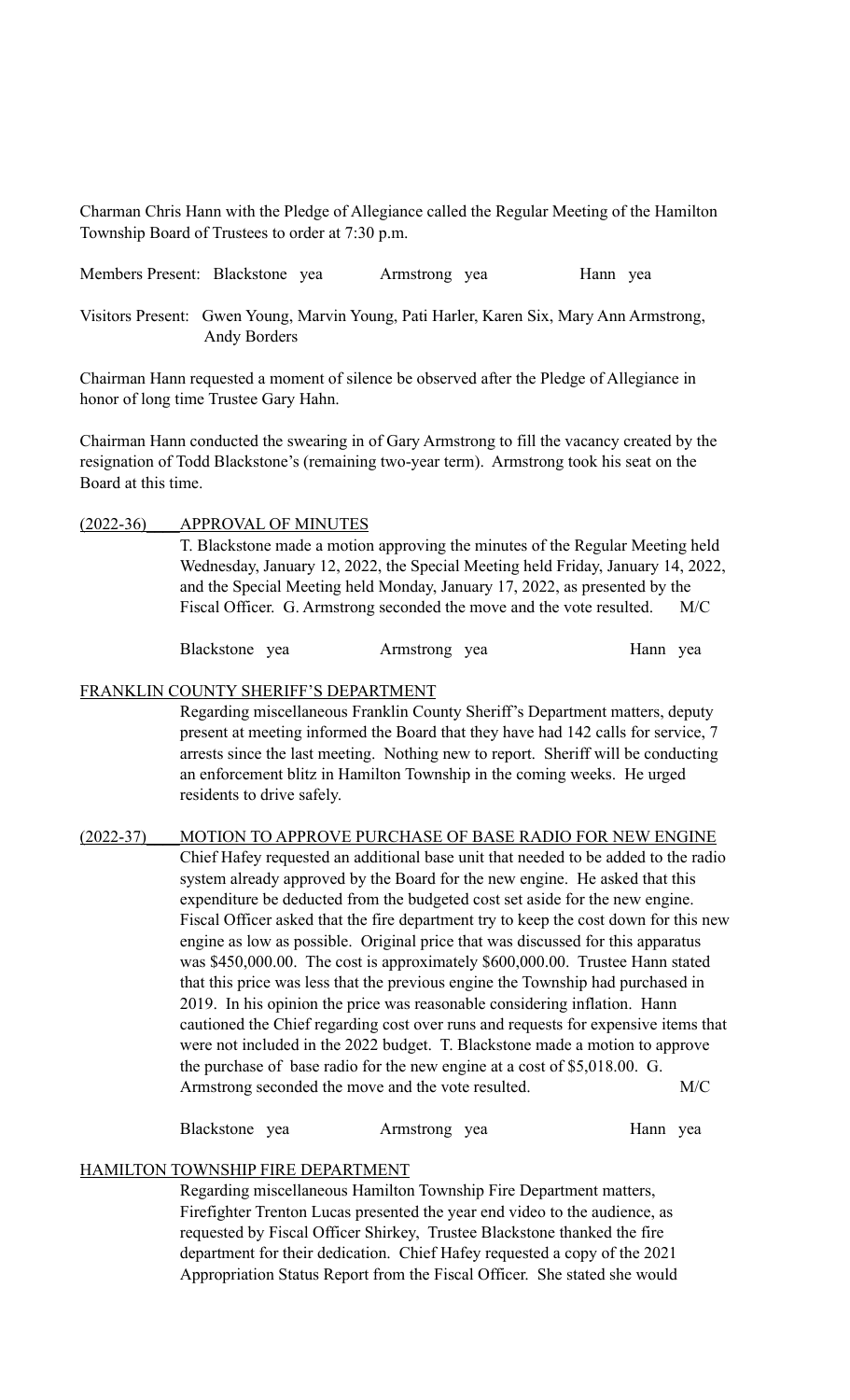provide this after the meeting. Chief Hafey informed the Board that M-173 has new tires installed; E-171 is back in service; E-173 at Heritage for repairs; and department wellness physicals are to start in February, scheduling to coincide with the firefighter's hire dates. Hafey shared the web address for anyone who wanted to order the free covid tests approved by the federal government.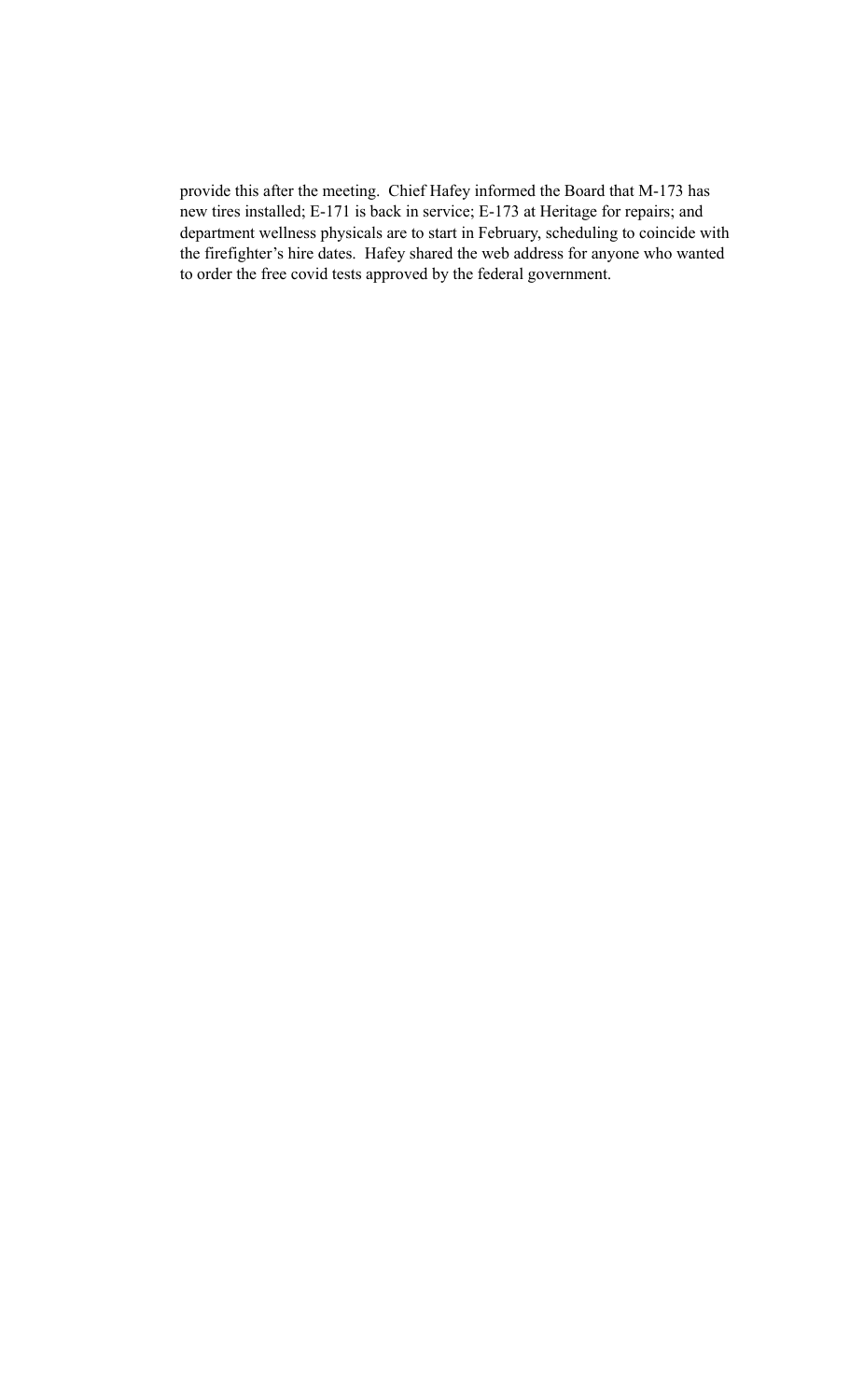#### HAMILTON TOWNSHIP FIRE DEPARTMENT CONTINUED

Hafey will be attending a two-day fire officer symposium on Friday. Chairman Hann requested that Hafey provide the mileage for each piece of apparatus at the fire department. The Board would like to prevent any issues from happening with brakes in the future that would endanger any employee. Hafey agreed to provide this to the Board.

The Fiscal Officer asked if anything could be done to reduce the number of times the engine is sent with the medic unit on runs. It appears this has increased over the past few years. Especially since the township moved to Columbus for our dispatching. Perhaps the township should entertain the possibility of moving our dispatching back to Franklin County or another dispatch center in the area. The additional cost of the dispatching could be less that the cost of wear and tear on new vehicles. Chief Hafey did not feel that was a good idea, stated that the engine only goes on ALS runs, like strokes or heart attacks.

Discussion was held regarding the number of calls that medic 172 is responding to in the city of Columbus. Fiscal Officer stated that she has observed medic 172 responding to Highview Blvd and Great Southern Shopping Center. She asked if this was common, as this station is almost in Lockbourne. Discussion was held regarding how many runs the township is dispatched to north of Williams Road. Hafey stated that it wasn't frequent. Fire fighters that were in attendance from Station 171, commented that on an average of 15 runs per day from Station 171, five of these runs (one third) were north of Williams Road, most being to Southfield area. Hafey stated that geo-fencing was possible, but Hamilton Township would be the only township doing this.

Trustee Blackstone asked Chief Hafey to tell him about working fire at Hytek Material Handling on Rickenbacker. Hafey stated that this was caused by truck inside the bay at a warehouse that caught on fire. The sprinkler system helped suppress the fire to a certain point. Engine 221 was the first on the scene. Hamilton arrived about ten minutes before Columbus Fire. Columbus Fire took command of the scene, as well as the arson investigation, as this was in Columbus's district. Madison Township assisted with setting up a large fan. Hamilton personnel did put out the fire and assisted with cleanup. Some discussion was held regarding where this business is located. Trustee Hann stated that Hytek Material Handling is in Hamilton Township.

#### (2022-38)\_\_\_\_A RESOLUTION DECLARING INTENT TO REPAIR CERTAIN

## SIDEWALKS AND LEVY SPECIAL ASSESSMENTS AND SETTING HEARING

 WHEREAS, the Board of Trustees is authorized by Ohio Revised Code 5543.10 to construct and repair sidewalks in the unincorporated area of the Township and assess the cost against abutting property owners; and

 WHEREAS, it is in the best interest of the Township and its residents to repair the sidewalks in the road right of way along certain Township roads and to assess the cost of such repairs to the abutting owners,

 NOW THEREFORE, upon the introduction and motion of Trustee T. Blackstone seconded by Trustee G. Armstrong, BE IT RESOLVED by the Board of Trustees of Hamilton Township, Franklin County, Ohio, that:

 SECTION ONE. The Board hereby declares its intention to repair the sidewalks along the following Township roads: Alburn Drive, Belford Avenue, Grenada Road, and Meadowbrook Drive, and to assess the entire cost of the repair of those sidewalks to the abutting property owners.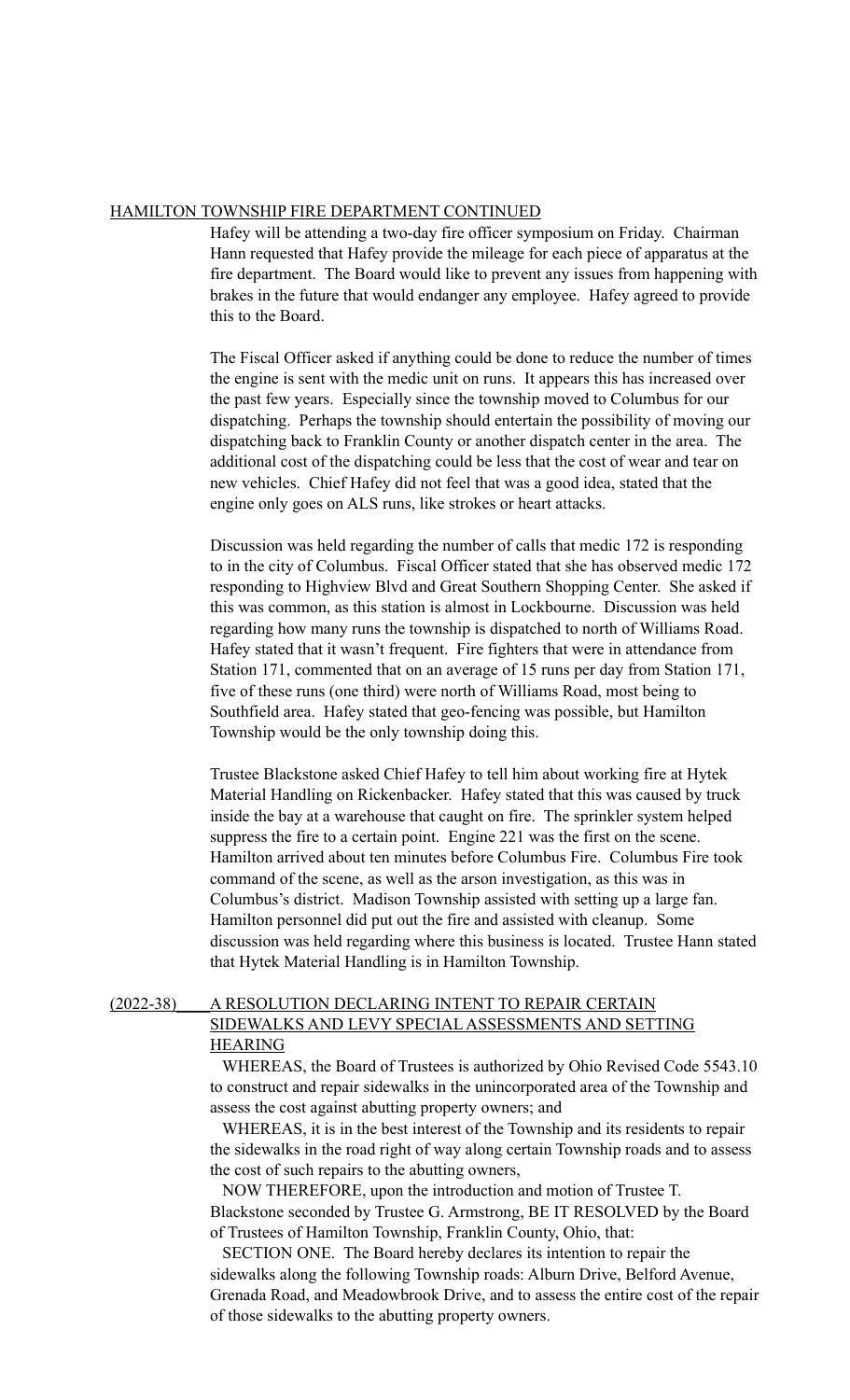### (2022-38)\_\_\_\_A RESOLUTION DECLARING INTENT TO REPAIR CERTAIN SIDEWALKS AND LEVY SPECIAL ASSESSMENTS AND SETTING HEARIN CONTINUED

 SECTION TWO. The Board will hold a hearing on February 23, 2022 at 7:00 p.m., at the Township Hall located at 6400 Lockbourne Road, Hamilton Township, Franklin County, Ohio, and invites Township residents and interested persons to appear and be heard with reference to the above-referenced sidewalk repairs and the assessment of cost to the abutting property owners.

 SECTION THREE. The Board hereby orders the Township Fiscal Officer to provide notice of the hearing by publication for three (3) successive weeks in a newspaper of general circulation within Franklin County, as provided by Ohio revised Code 5543.10(A).

SECTION FOUR. It is hereby found and determined that all formal actions of this Board concerning and relating to the passage of this Resolution were taken in an open meeting of this Board and that all deliberations of this Board and any of its committees that resulted in such formal action were in meetings open to the public, in compliance with all legal requirements, including 121.22 of the Ohio Revised Code.

SECTION FIVE. This resolution shall take effect at the earliest time allowed by law.

| Blackstone yea | Armstrong yea | Hann yea |  |
|----------------|---------------|----------|--|
|                |               |          |  |

#### (2022-39) MOTION TO ACCEPT BID FROM LINTON CONCRETE FOR PHASE 6 SIDEWALK REPLCEMENT PROGRAM

Superintendent Marcum informed the Board that the concrete bids are in and Linton Concrete was the low bidder. T. Blackstone made a motion to accept the bid from Randall Linton for the 2022 Sidewalk Replacement Program, Phase 6 – Hamilton Meadows for a total of \$21,568.00. G. Armstrong seconded the move and the vote resulted. M/C

Blackstone yea Armstrong yea Hann yea

(2022-40) MOTION TO APPROVE DUCT CLEANING AT COMMUNITY CENTER Superintendent Marcum presented a proposal from Stanley Steemer to clean the ductwork in the Community Center. After discussion, T. Blackstone made a motion to approve duct work cleaning at the Community Center by Stanley Steemer at a cost of \$1,900.00. G. Armstrong seconded the move and the vote resulted. M/C

| Blackstone yea | Armstrong yea | Hann yea |
|----------------|---------------|----------|
|                |               |          |

#### (2022-41)\_\_\_\_MOTION TO APPROVE BID FROM AG-PRO FOR TRADE IN

Superintendent Marcum presented three bids for the 2022 mower trade-ins. T. Blackstone made a motion to approve the bid from Ag-Pro at a cost of \$7,464.36 to replace the tractor and the zero-turn mower (after trade-in). G. Armstrong seconded the move and the vote resulted. M/C

| Blackstone yea | Armstrong yea | Hann yea |
|----------------|---------------|----------|
|----------------|---------------|----------|

(2022-42) MOTION TO APPROVE BALL DIAMOND SAND PURCHASE Discussion was held regarding the purchase of ball diamond sand for the Township Park. Price was a little higher that the \$3,000.00 that was approved in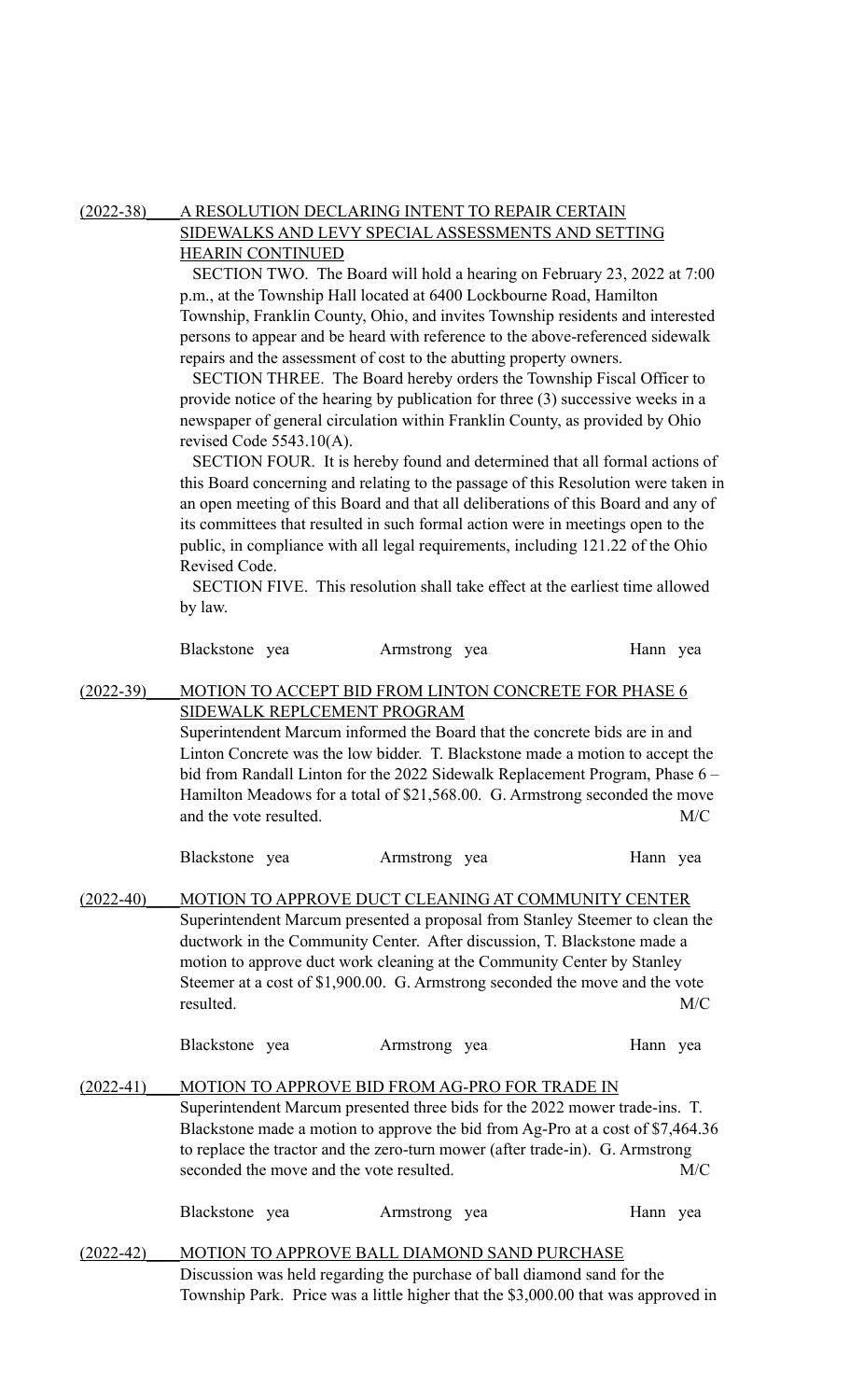the budget. T. Blackstone made a motion to approve purchase of ball diamond sand for application at the Township Park from Green Velvet Sod at a cost not to exceed \$3,800.00. G. Armstrong seconded the move and the vote resulted. M/C

Blackstone yea Armstrong yea Hann yea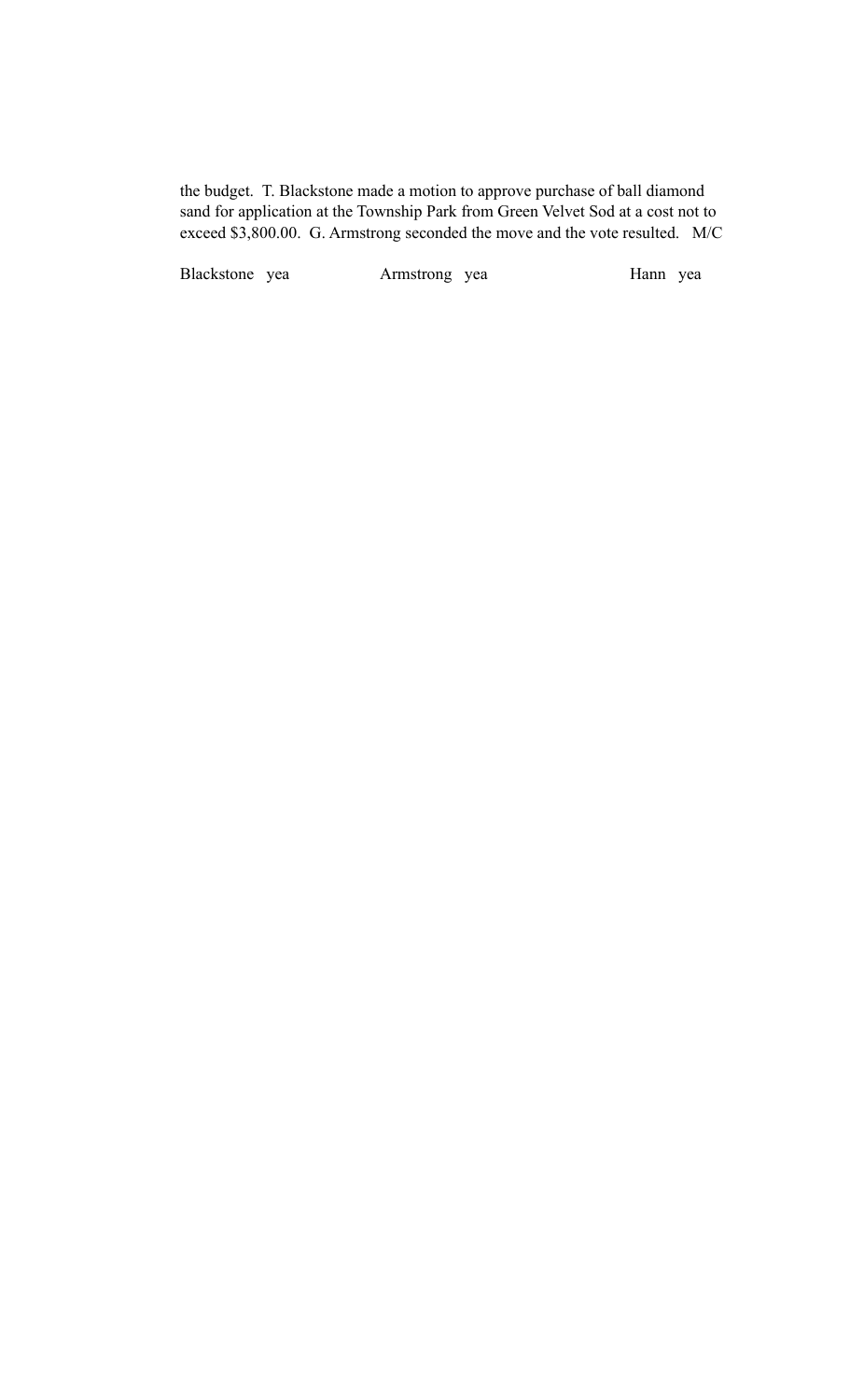### HAMILTON TOWNSHIP ROAD MAINTENANCE

Regarding miscellaneous Hamilton Township Road Maintenance matters, Superintendent Marcum informed the Board of the following: Dodge truck repaired at Performance for recalled wheel studs; 77 tons of salt used so far this season from Franklin County and 27 tons from the City of Columbus per agreement. Thirteen tons left on contract; and Columbia Gas easement proposal has been turned over to legal for review.

#### (2022-43)\_\_\_\_MOTION TO ACCEPT AGREEMENT FROM FRANKLIN COUNTY BOARD OF ELECTIONS

After review, T. Blackstone made a motion to accept the agreement from the Franklin County Board of Elections for the use of Township facilities for 2022 elections. G. Armstrong seconded the move and the vote resulted. M/C

Blackstone yea Armstrong yea Hann yea

#### (2022-44)\_\_\_\_SIGNATURE AUTHORITY TO CHAIRMAN HANN

T. Blackstone made a motion granting signature authority to Chairman Hann to sign the Franklin County Board of Elections contract in the Township's behalf. G. Armstrong seconded the move and the vote resulted. M/C

Blackstone yea Armstrong yea Hann yea

#### HAMILTON TOWNSHIP ADMINISTRATION

Regarding miscellaneous administrative matters, the Board was provided with copies of the following: emails from the Franklin County Township Association regarding FCTA annual meeting schedule for April 28, 2022 and Township COVID 19 Test Kits & PPE Meeting – rescheduled; an email from the U.S. Census Bureau regarding 2022 Boundary and Annexation Survey; an email from the Mid-Ohio Regional Planning Commission regarding MORPC's State of the Region on March 16, 2022; and an email from the Ohio Township Association regarding Legislative Alert & Info 1/21/22.

#### CITIZENS WISHING TO ADDRESS THE BOARD

Community members had questions regarding the development of the Wilburn farm across from Hamilton Meadows. The Board stated that this is now in the City of Obetz, any questions should be answered by Obetz. The Township has no authority over the property. Chief Hafey stated tht he does know there will be 13 apartment buildings on the property, he has been involved in determining the size of the cul-de-sac. It needs to be big enough for fire apparatus to turn around in.

#### (2022-45) COMMUNITY CENTER REQUESTS

T. Blackstone made a motion allowing the following uses of the Community Center building: Sharon Dunn for Sunday, March 13, 2022, from 1:00 p.m. to 6:00 p.m., for a baby shower. Fee to be \$12.00 per hour; Shauna Kidd for Sunday, August 14, 2022, from 10:30 a.m. to 3:00 p.m., and Sunday, December 11, 2022, from 10:30 a.m. to 3:00 p.m., for a family reunion. Fee to be \$12.00 per hour; and Jodi Krivicich for Saturday, February 5, 2022, from 12:30 p.m. to 4:30 p.m., for a family gathering. Fee to be \$12.00 per hour, G. Armstrong seconded the move and the vote resulted. M/C

Blackstone yea Armstrong yea Hann yea

#### (2022-46)\_\_\_\_OBLIGATIONS FOR PAYMENT WITHOUT PURCHASE ORDERS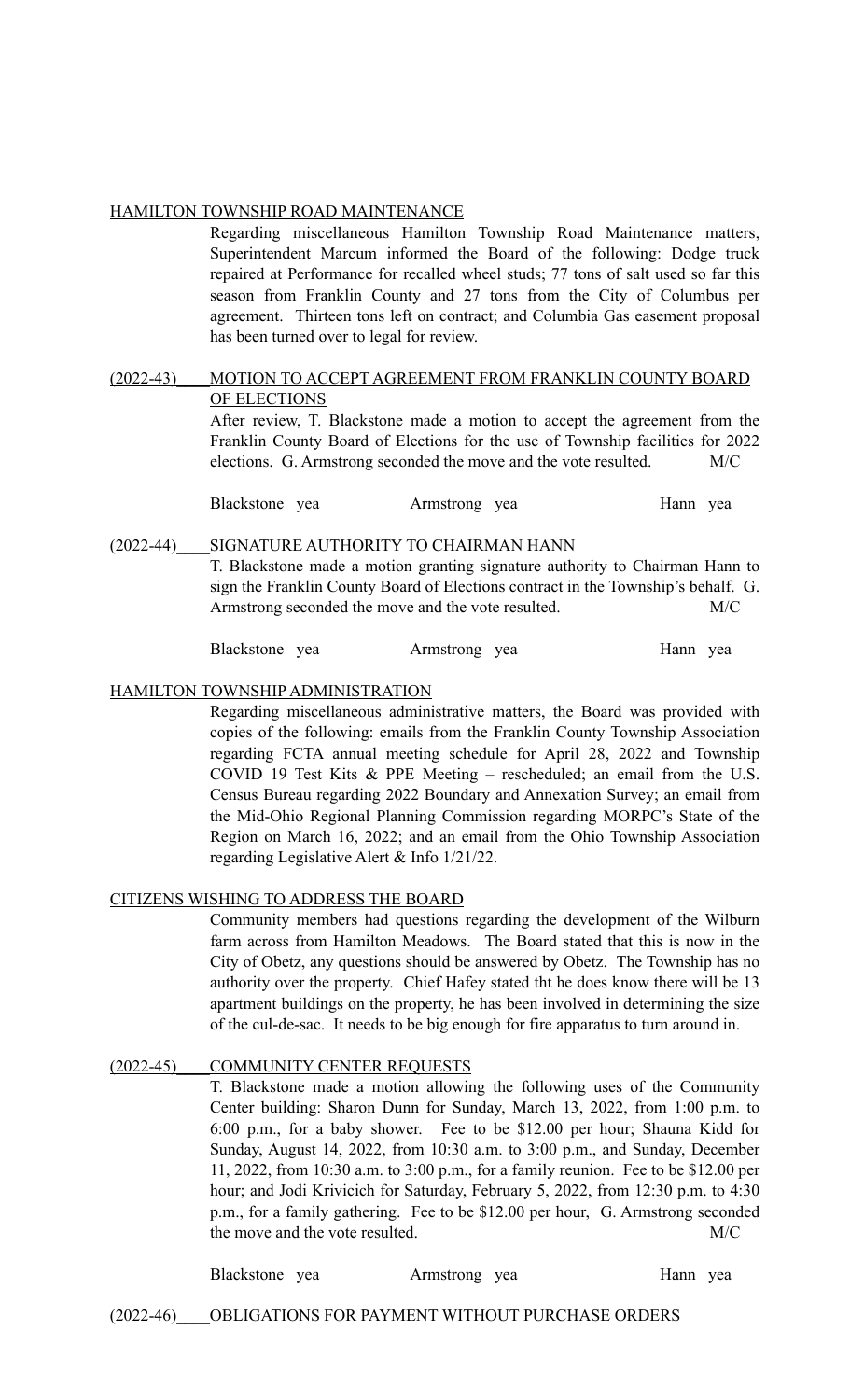T. Blackstone made a motion allowing the following obligations for payment without purchase orders.

Payroll \$ 97,562.48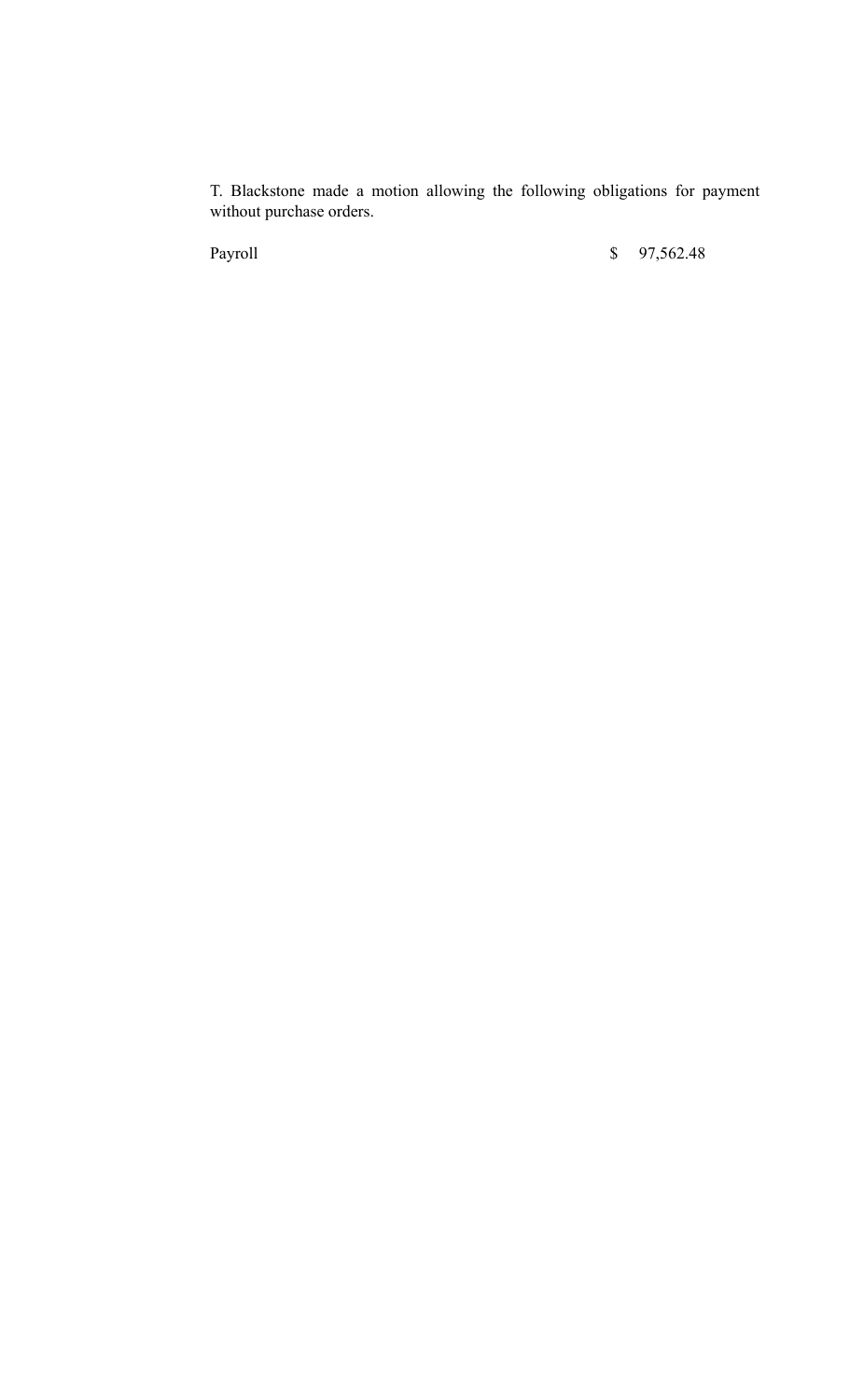| $(2022-46)$   | OBLIGATIONS FOR PAYMENT WITHOUT PURCHASE ORDERS                                 |               |  |          |            |  |
|---------------|---------------------------------------------------------------------------------|---------------|--|----------|------------|--|
|               | <b>CONTINUED</b>                                                                |               |  |          |            |  |
|               | G. Armstrong seconded the move and the vote resulted.                           |               |  | M/C      |            |  |
|               | Blackstone yea                                                                  | Armstrong yea |  | Hann yea |            |  |
| $(2022 - 47)$ | <b>OBLIGATIONS FOR PAYMENT WITH PURCHASE ORDERS</b>                             |               |  |          |            |  |
|               | T. Blackstone made a motion allowing the following obligations for payment with |               |  |          |            |  |
|               | purchase orders:                                                                |               |  |          |            |  |
|               |                                                                                 |               |  | \$       | 245.00     |  |
|               | A. Sterling Plumbing & Sewer Drains<br>Ace Septic Tank                          |               |  |          | 1,590.00   |  |
|               | B & B Truck & Trailer Repair                                                    |               |  |          | 90.00      |  |
|               | Beem's BP Distr. Inc.                                                           |               |  |          | 2,507.73   |  |
|               | Blankenship, John                                                               |               |  |          | 32.00      |  |
|               | <b>Bound Tree Medical</b>                                                       |               |  |          | 354.70     |  |
|               | <b>Buckeye Tire Service</b>                                                     |               |  |          | 1,115.48   |  |
|               | Central Ohio Trauma System                                                      |               |  |          | 1,000.00   |  |
|               | Chapter 13 Trustee, Edward Bailey                                               |               |  |          | 86.77      |  |
|               | <b>Charter Communications</b>                                                   |               |  |          | 48.29      |  |
|               | <b>Charter Communications</b>                                                   |               |  |          | 224.07     |  |
|               | Columbus City Treasurer                                                         |               |  |          | 1,387.50   |  |
|               | Delille Oxygen Company                                                          |               |  |          | 51.13      |  |
|               | <b>Emergency Medical Products</b>                                               |               |  |          | 3,571.10   |  |
|               | Franklin County Engineer                                                        |               |  |          | 1,023.92   |  |
|               | Franklin County Sheriff                                                         |               |  |          | 78,916.55  |  |
|               | <b>Goss Supply</b>                                                              |               |  |          | 54.00      |  |
|               | Group Mobile Int'l, LLC o/a Group Mobile                                        |               |  |          | 518.48     |  |
|               | Horton Emergency Vehicles                                                       |               |  |          | 383.10     |  |
|               | Office Depot                                                                    |               |  |          | 563.53     |  |
|               | OhioHealth/WorkHealth                                                           |               |  |          | 202.00     |  |
|               | Ohio Township Assn Risk Mgmt Authority                                          |               |  |          | 1,355.00   |  |
|               | Peterson Highway Safety, Inc.                                                   |               |  |          | 20.00      |  |
|               | <b>Rusty's Towing Service</b>                                                   |               |  |          | 3,632.16   |  |
|               | Trish's Stitches                                                                |               |  |          | 2,450.58   |  |
|               | Turnouts, LLC                                                                   |               |  |          | 519.50     |  |
|               | <b>Verizon Wireless</b>                                                         |               |  |          | 21.12      |  |
|               | Zoll Medical Corporation                                                        |               |  |          | 1,662.06   |  |
|               |                                                                                 |               |  | \$       | 150,567.99 |  |
|               |                                                                                 |               |  |          |            |  |
|               | G. Armstrong seconded the move and the vote resulted.                           |               |  |          | M/C        |  |
|               | Blackstone yea                                                                  | Armstrong yea |  | Hann yea |            |  |
| $(2022 - 48)$ | <b>ADJOURNMENT</b>                                                              |               |  |          |            |  |
|               | There being no further business at hand, T. Blackstone made a motion to adjourn |               |  |          |            |  |
|               | at 8:30 p.m. G. Armstrong seconded the move and the vote resulted.              |               |  |          | M/C        |  |
|               | Blackstone yea                                                                  | Armstrong yea |  | Hann yea |            |  |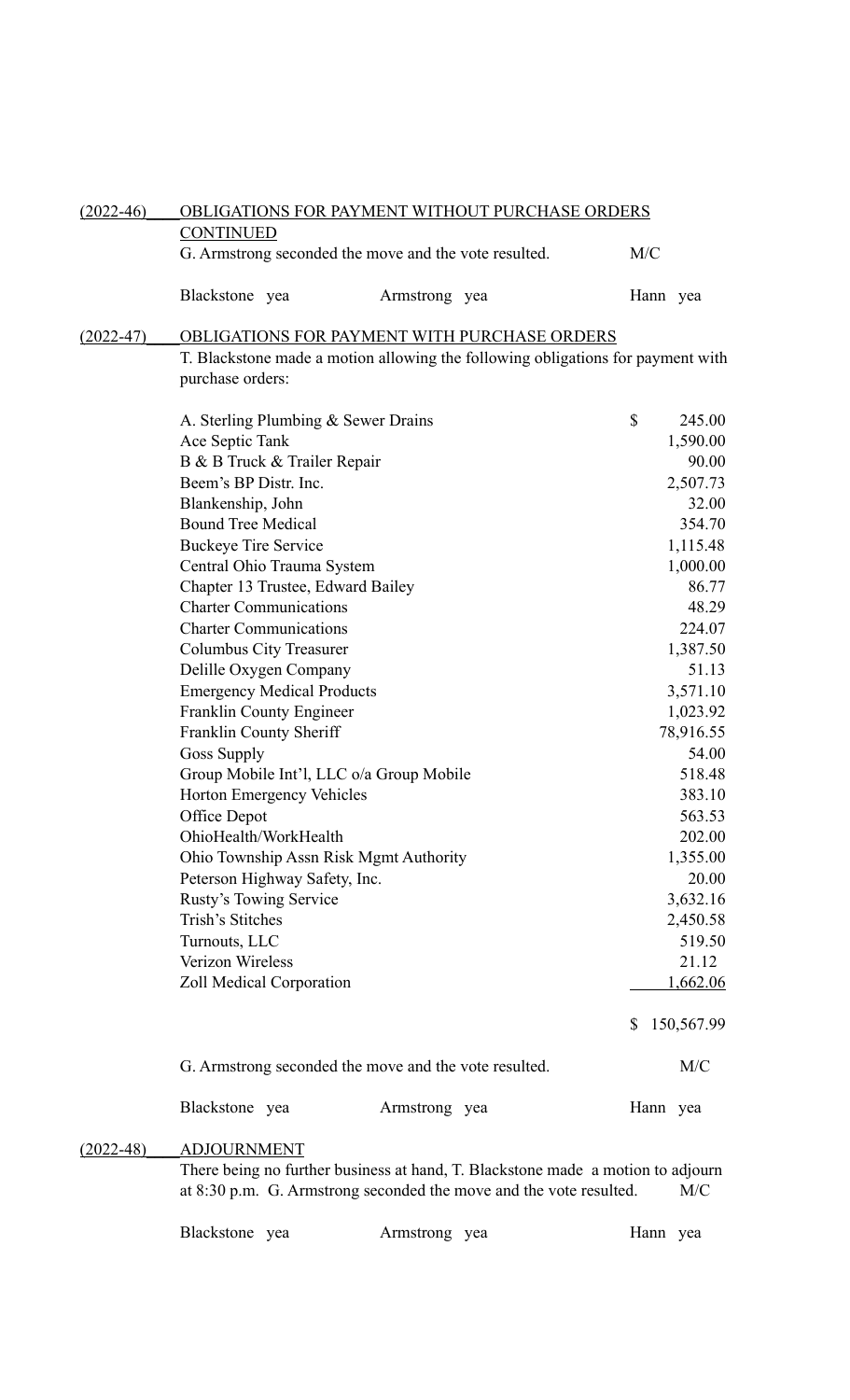# HAMILTON TOWNSHIP BOARD OF TRUSTEES